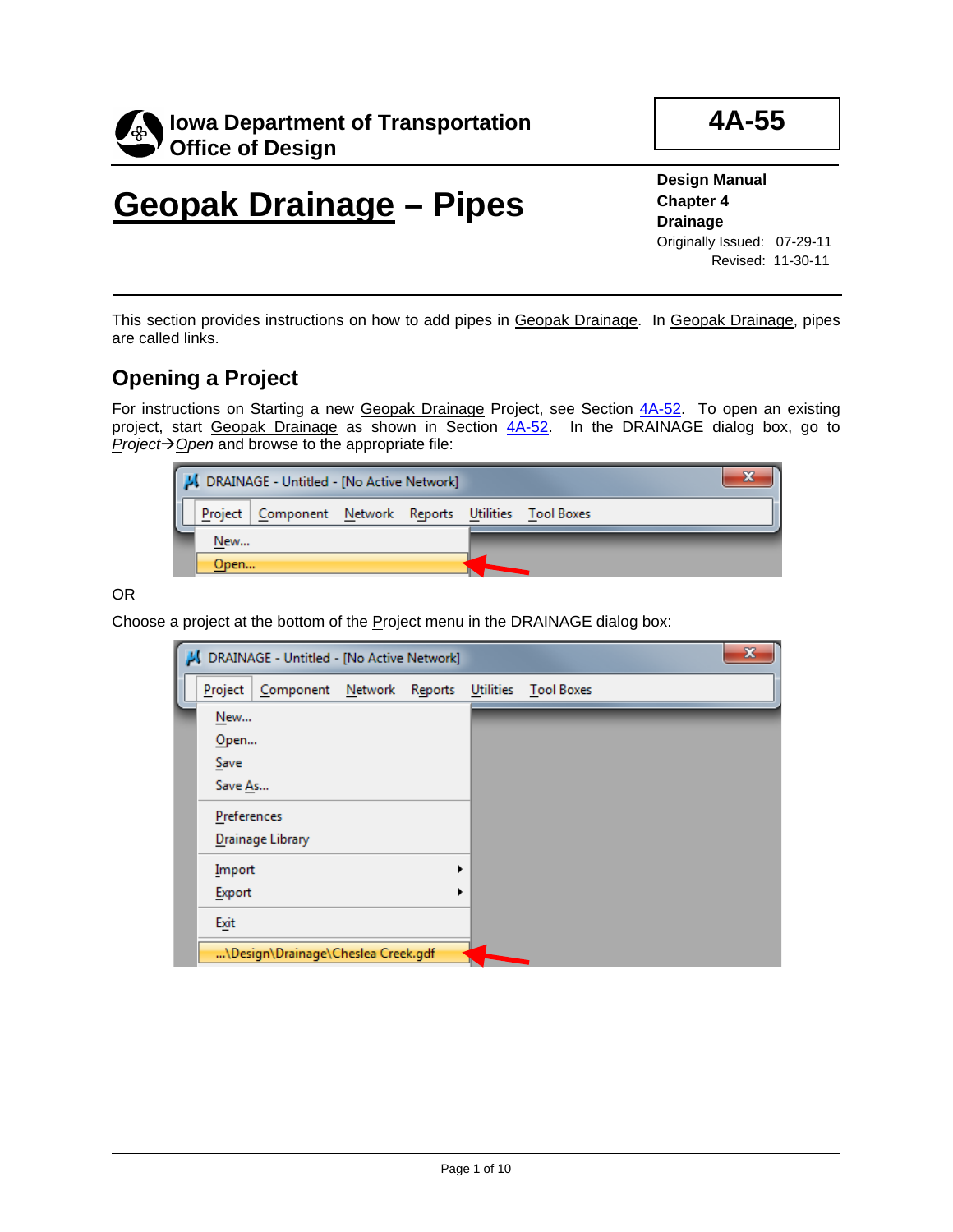## **Adding Links**

Links can be added in several ways:

• Using the Component menu in the DRAINAGE dialog box:



• Using the Drainage Links toolbox accessed through the DRAINAGE dialog box:



The following tool box will appear:

| Click this icon . | Drainage Links                                                         |
|-------------------|------------------------------------------------------------------------|
|                   | アンテリング<br>$\boldsymbol{1} \times \boldsymbol{2} \times \boldsymbol{2}$ |
|                   | Add Drainage Link                                                      |

• Using the Drainage Tool box accessed through the DRAINAGE dialog box:

| DRAINAGE - Cheslea Creek.gdf - [No Active Network] |  |                                                        |  |  |  |      |  |
|----------------------------------------------------|--|--------------------------------------------------------|--|--|--|------|--|
|                                                    |  | Project Component Network Reports Utilities Tool Boxes |  |  |  |      |  |
|                                                    |  |                                                        |  |  |  | Main |  |

The following tool box will appear:

| <b>Click this icon</b> | <b>Drainage Tool Box</b>          |   |
|------------------------|-----------------------------------|---|
|                        | Ø                                 | œ |
|                        | Drainage Links: Add Drainage Link |   |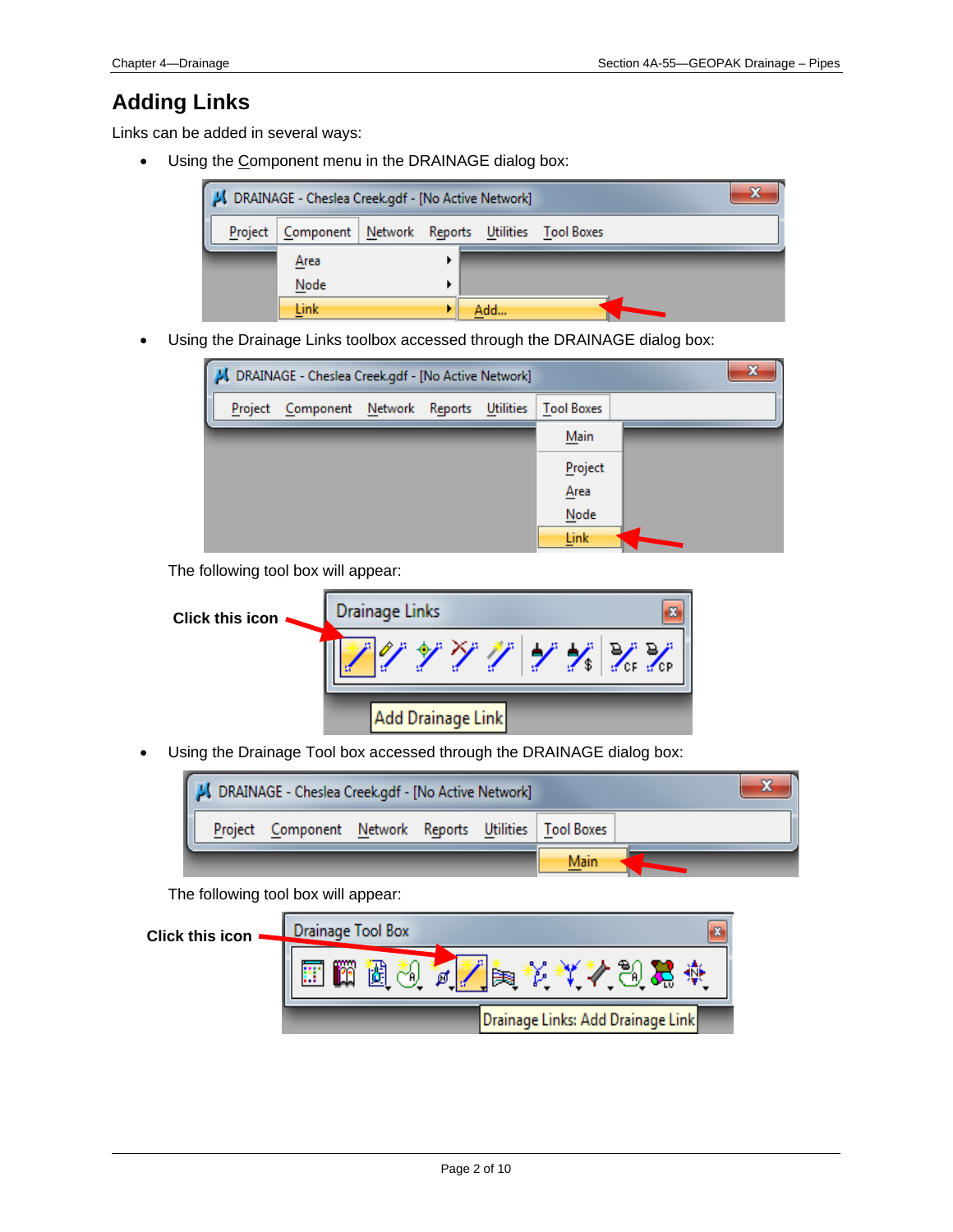• Using the Navigator accessed through the DRAINAGE dialog box:



The following dialog box will appear:

| Navigator      |                      | $\Box$             | $\boldsymbol{\Sigma}$ |                               |
|----------------|----------------------|--------------------|-----------------------|-------------------------------|
| Tools<br>View  |                      | 1) Click this icon |                       |                               |
| ◈              | ₩<br>$\varnothing$   | ਖ਼ਿ                |                       | 2) Click the<br>Add Item icon |
| ID             | Description          |                    |                       |                               |
| None Available |                      |                    |                       | Add Item                      |
|                |                      |                    | 4                     |                               |
|                |                      |                    | Φ                     |                               |
| Highlight      | <b>Window Center</b> | Query              |                       |                               |

Regardless of the method designers use to add a link, the following dialog box will appear:

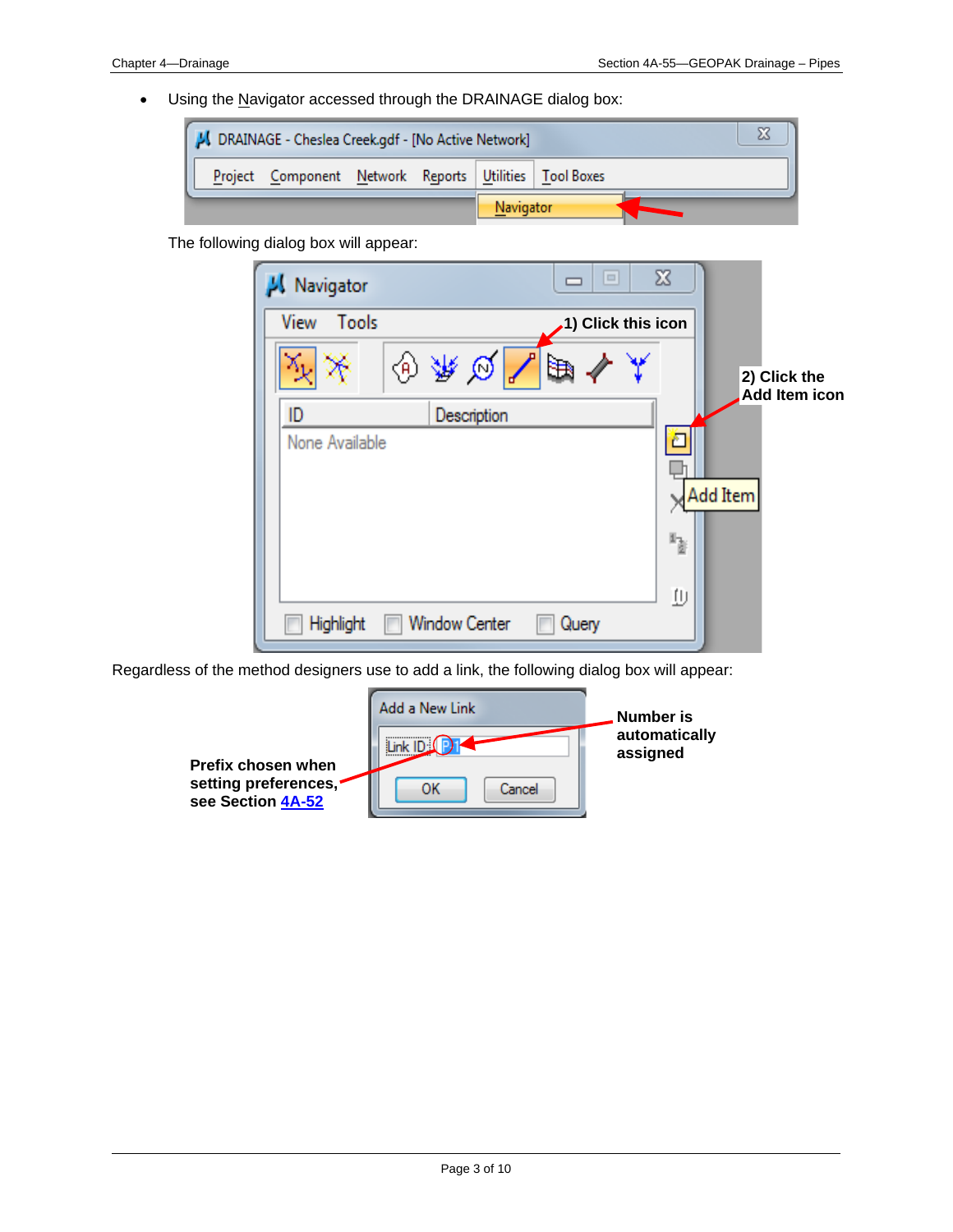Click OK and the following dialog box will appear:

|                       | Link Configuration Definition          | x<br>÷<br>▭                                                     |                     |
|-----------------------|----------------------------------------|-----------------------------------------------------------------|---------------------|
|                       | $P-1$<br>Link ID: $\blacktriangleleft$ | <b>Window Center</b><br>ソンナ<br>Apply<br>▼<br>Highlight          |                     |
|                       | Details                                | The designer can add a                                          |                     |
|                       | Options                                | description if desired<br>Description:                          |                     |
|                       | Definition                             | From Node: 1<br>To Node: 2<br>ঁচা<br>″⊠′                        |                     |
|                       | Conditions                             | Use MS Element III Choose Circular and<br>Length: 0.0000        |                     |
|                       | Constraints                            | Configuration<br><b>Concrete from these</b>                     |                     |
|                       | Computation                            | pull-down menus<br>Material: Concrete<br>Shape: Circular        |                     |
| Make sure             | Type                                   | Select<br>Design Size<br>Size. 15 2000D                         |                     |
| Pipe is<br>toggled on | O Pipe                                 | $0.013 -$<br>Design Barrels Number of Barrels: [1<br>Roughness: | <b>Set to 0.013</b> |
|                       | Ditch                                  | Ovenide Library Payitem:<br>□□                                  |                     |
|                       |                                        |                                                                 |                     |
|                       |                                        |                                                                 |                     |

#### **Definition**

Under *OptionsDefinition*

*Type*, *Shape*, *Material*, and *Roughness:* Set as shown in the dialog box above.

*From Node* and *To Node:* Click on the ID Node tools **a** and select the appropriate node (intake, junction/manhole, or outlet) in MicroStation for each.



Use the ID Node tool **b**. If the ID Node tool is not used, Geopak Drainage will connect the pipe to the Location Station. This will cause the pipe length to be incorrect.

When selecting a node, click on a spot close to where the pipe should connect.

**Note:** Midpoint snaps are located on all sides of rectangular intakes and manholes (and at the upstream end of apron outlets), so snapping to a point is not necessary. When connecting pipes to circular intakes and manholes, Geopak Drainage will typically connect the pipe at the point closest to the structure to which the other end of the pipe connects.

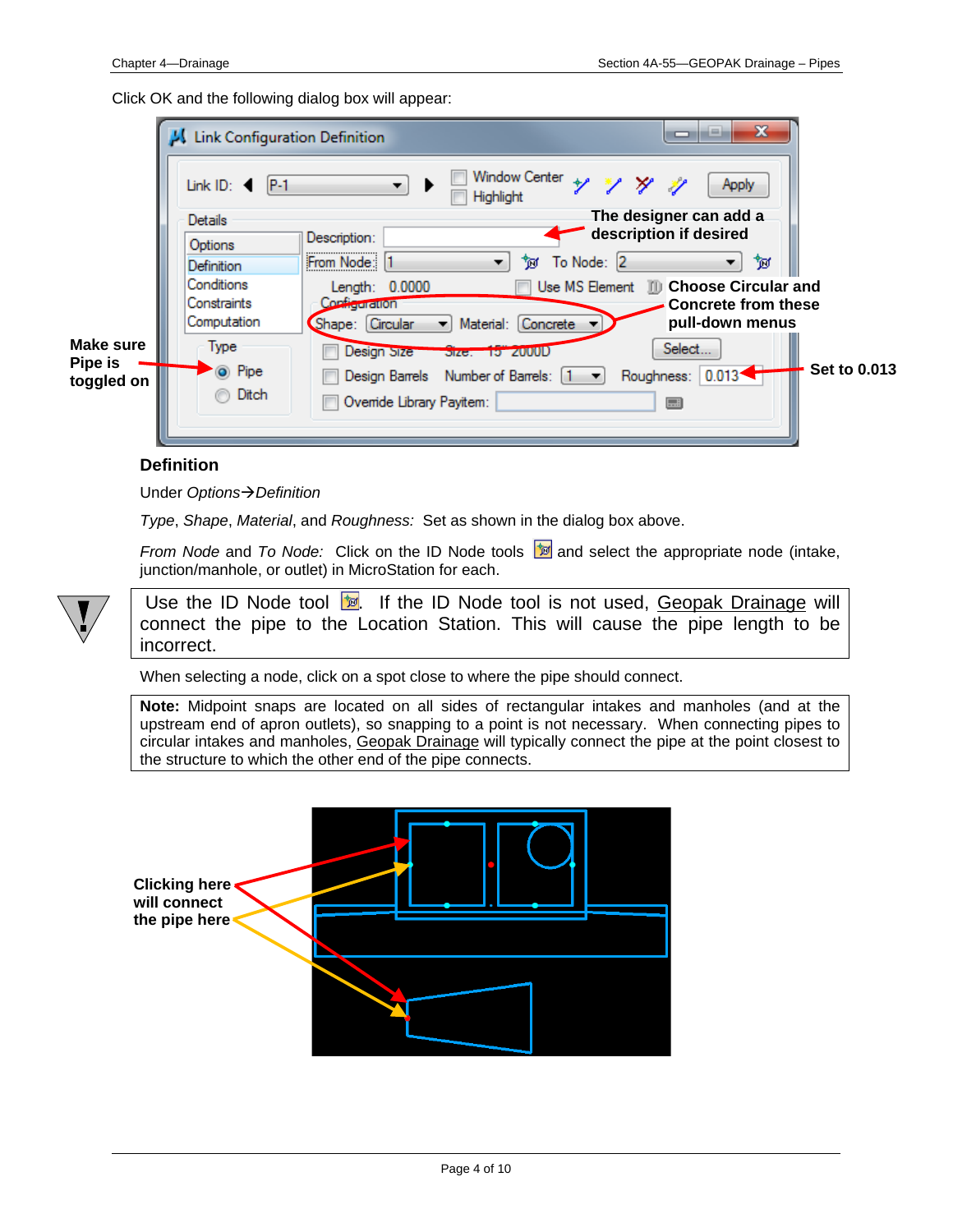**Clicking inside wall of structure connects pipe at closet point to next structure**



*Length:* This will fill in automatically after the *From Node* and *To Node* have been selected.

*Use MS Element:* Toggling this on allows the designer to pick a MicroStation element to use as a link.

*Design Size:* Checking the box will allow Geopak Drainage to size the pipe. If the pipe has already been sized, do not check the box.

*Number of Barrels:* Set to 1.

**Note:** 2 barrels can be used where clearance issues exist or a larger capacity is needed; however, designers should first check to see if a pipe-arch can be used instead.

Clicking on the *Select…* button allows the designer to choose a pipe size and type. The following window will open:



Select the necessary pipe size and type, see Section  $4A-10$ .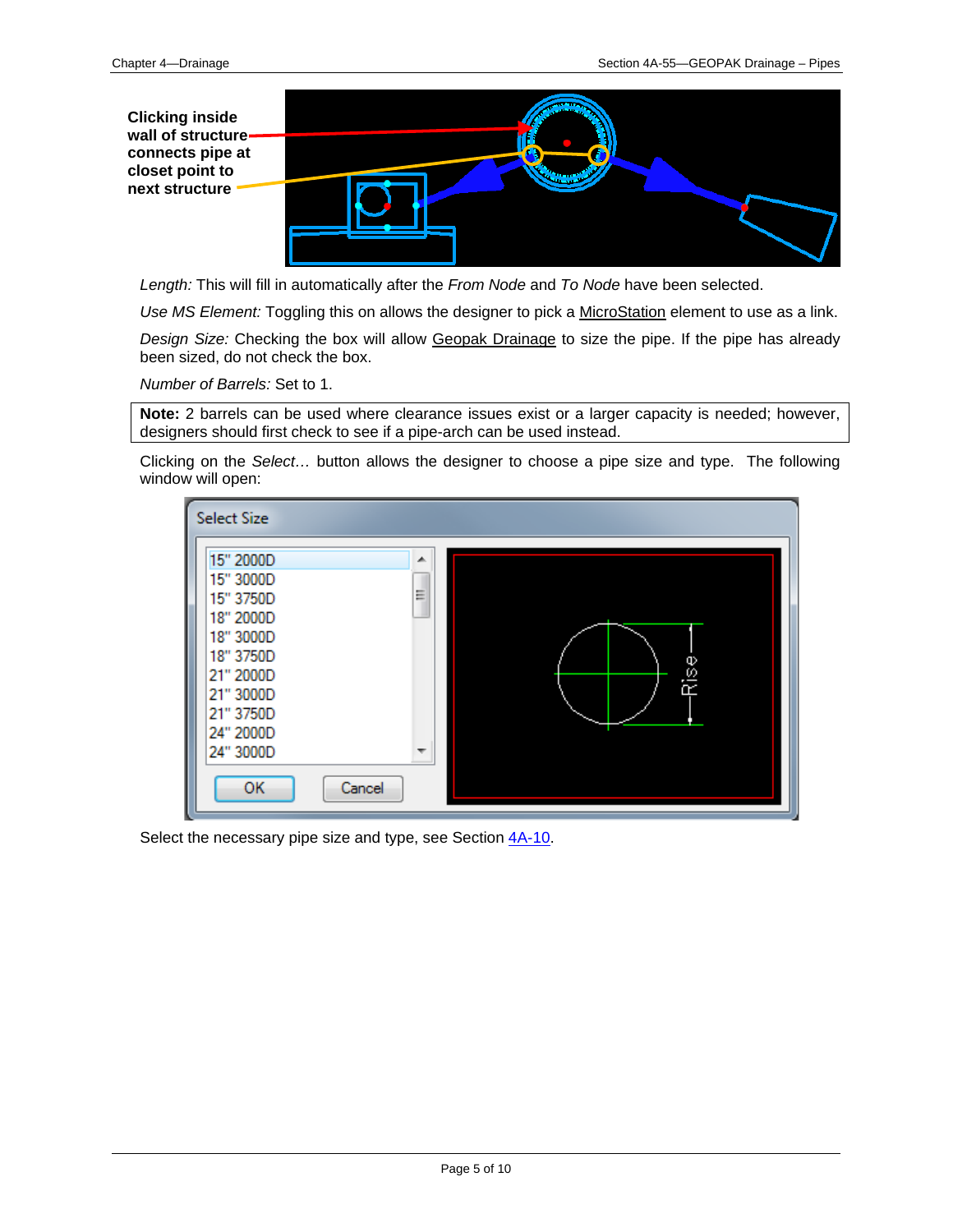#### **Conditions**

#### Under *Options Conditions*

Designers have two options: input calculated values for invert (flow line) elevations and pipe slopes, or allow Geopak Drainage to determine them. If inputting values, at least one invert elevation is required. The designer has the option of inputting either the second invert elevation or the pipe slope. To allow Geopak Drainage to design elevations and pipe slopes, leave all boxes unchecked.

| $\mathbf{x}$<br>a m<br>Link Configuration Conditions<br>▭                                           |                                                                             |                                                               |                                  |                          |                                                                          |  |  |  |
|-----------------------------------------------------------------------------------------------------|-----------------------------------------------------------------------------|---------------------------------------------------------------|----------------------------------|--------------------------|--------------------------------------------------------------------------|--|--|--|
| Link ID:<br>$P-1$                                                                                   | ▾┆                                                                          | Window Center<br>Highlight                                    |                                  | ソングッ                     | Apply                                                                    |  |  |  |
| <b>Details</b>                                                                                      |                                                                             |                                                               |                                  |                          |                                                                          |  |  |  |
| Options<br>Definition<br>Conditions<br>Constraints<br>Computation<br>Type<br><b>◎</b> Pipe<br>Ditch | <b>Profile Conditions</b><br>Min Cover:<br>Soffit:<br>Invert:<br>Max Depth: | From Node<br>728,500<br>圓<br>0.000<br>726.500<br>⊽<br>720.500 | Slope<br>0.744<br>0.000<br>0.744 | $\overline{\phantom{a}}$ | To Node<br>726.610<br>0.000<br>$\blacksquare$<br>724.610<br>⊽<br>718.610 |  |  |  |

- *Invert:*
	- o *From Node*: Input the Flow Line Inlet Elevation (Tab 104-5B).
	- o *To Node*: Input the Flow Line Outlet Elevation (Tab 104-5B).
- *Soffit:* Input a calculated value for the pipe slope. Pipe slope fills in automatically if Flow Line Inlet and Flow Line Outlet are input.
- Min Cover: Elevations are set automatically by the pipe envelope in Preferences, see Section 4A-52. Slope is based on difference in Min Cover elevation divided by distance between nodes.
- Max Depth: Elevations are set automatically by the pipe envelope in Preferences, see Section  $4A-52$ . Slope is based on difference in Max Depth elevation divided by distance between nodes.

#### **Constraints**

Under *OptionsConstraints*

Fill out the window as follows:

- 1. *Rise*: This is the inside diameter of the pipe. Minimum pipe diameter is 15 inches (24 inches for Interstates). Maximum pipe diameter depends on the intake, see Standard Road Plans.
- 2. *Slope*: Minimum slope is 0.4%. There is no maximum slope; however, the pipe envelope (see Section 4A-53) will constrain maximum pipe slope. Maximum velocity may also constrain pipe slope.
- 3. *Velocity*: Minimum velocity is 3 ft/s and the maximum velocity is 15 ft/s.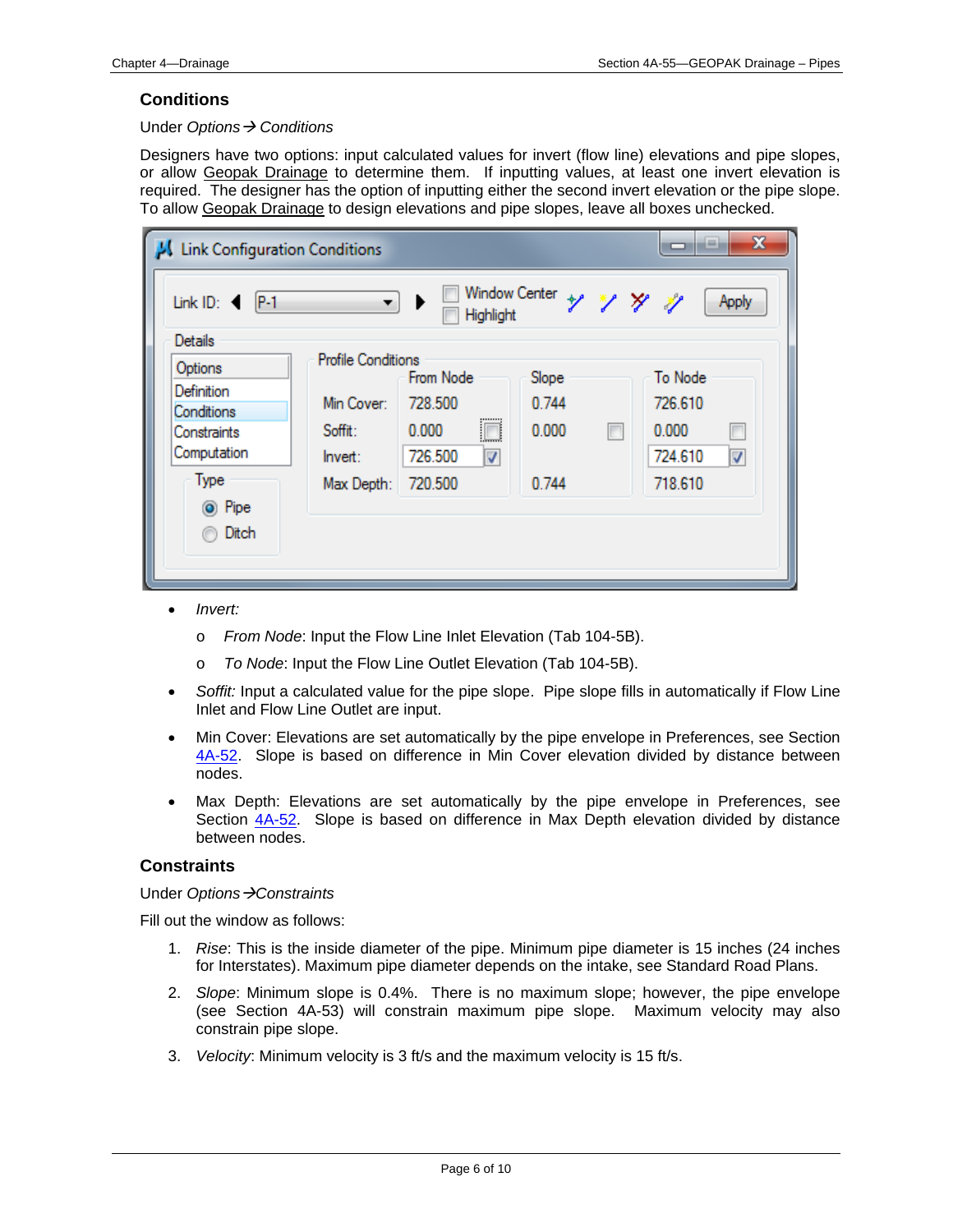| Link Configuration Constraints                                                               |                                                 |                                 |                                      | 0 | x<br>$-1$ |
|----------------------------------------------------------------------------------------------|-------------------------------------------------|---------------------------------|--------------------------------------|---|-----------|
| Link ID: $\blacktriangleleft$ P-1                                                            | ▾┆                                              |                                 | Window Center + * / * /<br>Highlight |   | Apply     |
| <b>Details</b>                                                                               |                                                 |                                 |                                      |   |           |
| Options<br>Definition<br>Conditions<br>Constraints<br>Computation<br>Type<br>◎ Pipe<br>Ditch | Design Constraints<br>Slope:<br>Velocity: 3.000 | Minimum<br>Rise: 1.250<br>0.400 | Maximum<br>5.000<br>10.000<br>15,000 |   |           |

# **Calculating Discharge**

Under Options > Computation, the following window will appear:

| Link Configuration Computations                                                            | $\mathbf x$<br>$-1$                                                                                |
|--------------------------------------------------------------------------------------------|----------------------------------------------------------------------------------------------------|
| Link ID: $\blacktriangleleft$<br>$P-1$                                                     | Window Center + 1 1/ 2/<br>Apply<br>۰.<br>Highlight                                                |
| Details                                                                                    |                                                                                                    |
| Options<br>Definition<br>Conditions<br>Constraints<br>Computation<br>Type<br><b>◎</b> Pipe | Link is not currently part of a network<br>Computations Unavailable - Perform Network Computations |
| Ditch                                                                                      |                                                                                                    |

This window will fill in when the network program is run, see Section 4A-56. It will look similar to the window below: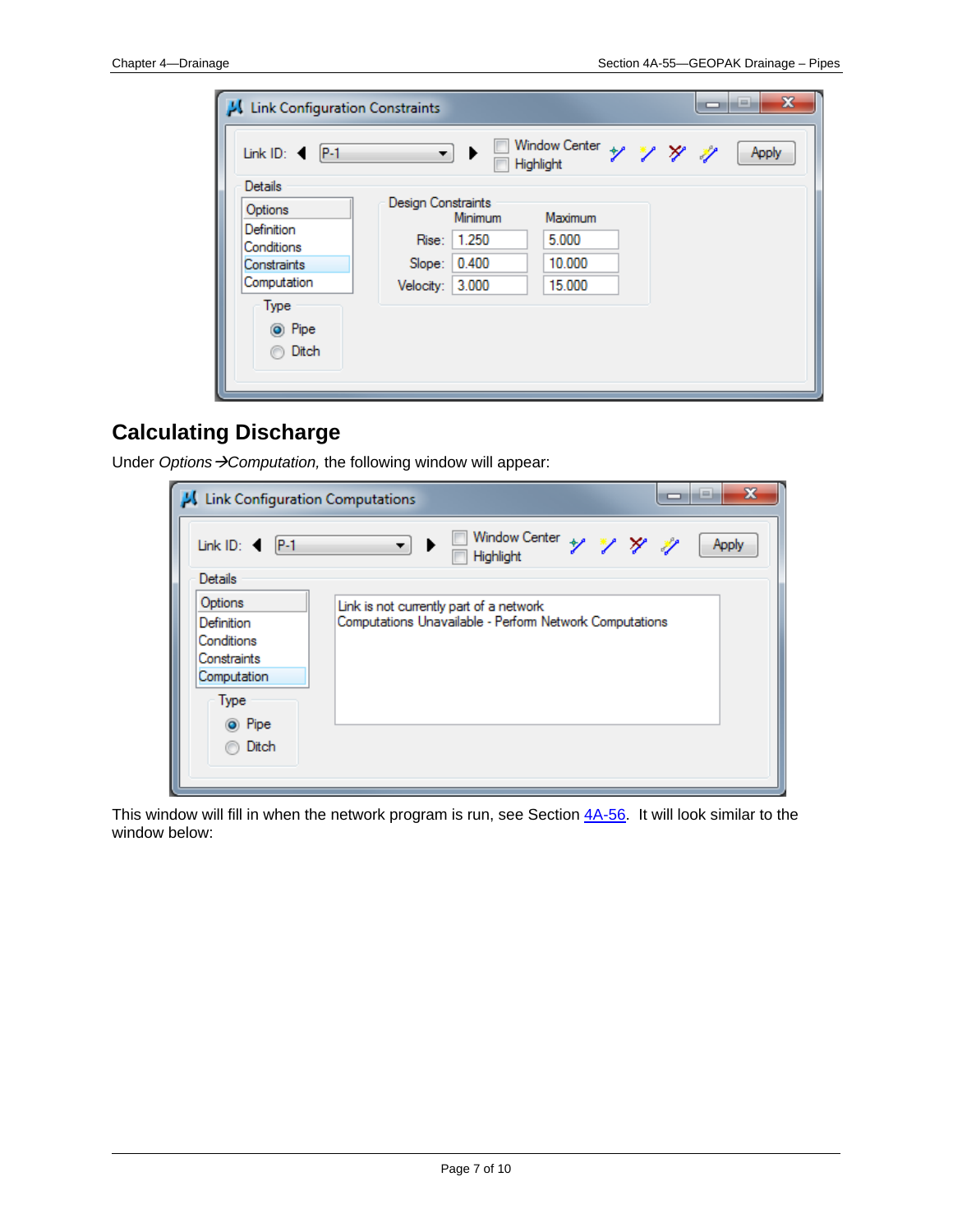| Link Configuration Computations                                                              | ▭                                                                                                                                                                                      | x<br>--     |
|----------------------------------------------------------------------------------------------|----------------------------------------------------------------------------------------------------------------------------------------------------------------------------------------|-------------|
| Link ID: $\blacktriangleleft$   P-1<br>Details                                               | Window Center + 1 1/ X<br>▾┆<br>Highlight                                                                                                                                              | Apply       |
| Options<br>Definition<br>Conditions<br>Constraints<br>Computation<br>Type<br>O Pipe<br>Ditch | Discharge = 1.195<br>Capacity = $5.709$<br>$Rise = 1.250$<br>$Roughness = 0.013$<br>$Slope = 0.781$<br>Friction Slope = $0.787$<br>Critical Slope = $0.523$<br>Uniform Depth = $0.387$ | ▲<br>E<br>٠ |

### **Editing Links**

Links can be edited at any time. Designers have several options to open a link for editing:

• Using the Component menu in the DRAINAGE dialog box:



Using the Drainage Links toolbox accessed through the DRAINAGE dialog box:

| x<br>J DRAINAGE - Cheslea Creek.gdf - [No Active Network] |                                     |  |  |  |                   |  |  |  |
|-----------------------------------------------------------|-------------------------------------|--|--|--|-------------------|--|--|--|
| Project                                                   | Component Network Reports Utilities |  |  |  | <b>Tool Boxes</b> |  |  |  |
|                                                           |                                     |  |  |  | Main              |  |  |  |
|                                                           |                                     |  |  |  | Project           |  |  |  |
|                                                           |                                     |  |  |  | Area              |  |  |  |
|                                                           |                                     |  |  |  | Node              |  |  |  |
|                                                           |                                     |  |  |  | Link              |  |  |  |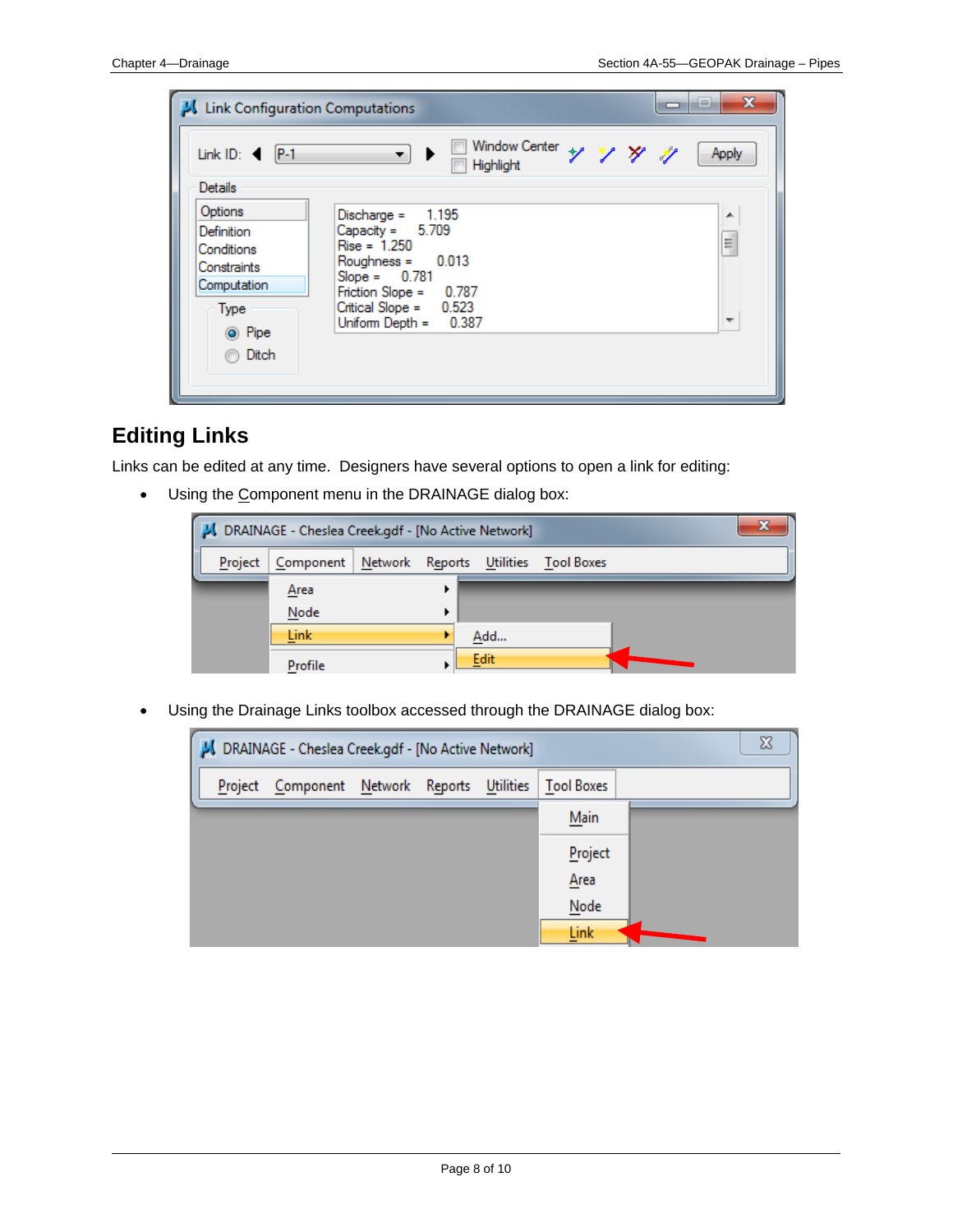The following tool box will appear:

**Click on this icon**

• Using the Drainage Tool Box accessed through the DRAINAGE dialog box:



The following tool box will appear:

| <b>Click on this icon</b><br>and hold mouse | Drainage Tool Box<br>$\mathbf{z}$   |  |
|---------------------------------------------|-------------------------------------|--|
| button down until<br>drop down menu         | ₩<br>Æ.<br>Þ₩<br>YA).<br>Œ<br>偭<br> |  |
| appears                                     | Add Drainage Link                   |  |
|                                             | R<br><b>Edit Link</b>               |  |

• Using the Navigator accessed through the DRAINAGE menu:

| JU DRAINAGE - Cheslea Creek.gdf - [No Active Network] |                                                          |  |  |  |  |  |  |
|-------------------------------------------------------|----------------------------------------------------------|--|--|--|--|--|--|
|                                                       | Project Component Network Reports Utilities   Tool Boxes |  |  |  |  |  |  |
| Navigator                                             |                                                          |  |  |  |  |  |  |

The following dialog box will appear:

|                   | Navigator      | ie.<br>⊐                      | $\mathbf{x}$       |                                      |
|-------------------|----------------|-------------------------------|--------------------|--------------------------------------|
|                   | View<br>Tools  |                               | 1) Click this icon |                                      |
| 2) Highlight link | Æ              | l₩                            |                    |                                      |
| to be edited      | ID             | Description                   |                    | 3) Click Modify<br><b>Items icon</b> |
|                   | $P-1$          |                               | Ł                  |                                      |
|                   | $P-2$          |                               |                    |                                      |
|                   | $P-3$<br>$P-4$ |                               |                    |                                      |
|                   | $P-5$          |                               |                    | Modify Items                         |
|                   | $P-6$          |                               | 17                 |                                      |
|                   | $P-7$          |                               |                    |                                      |
|                   | Highlight      | <b>Window Center</b><br>Query | 业                  |                                      |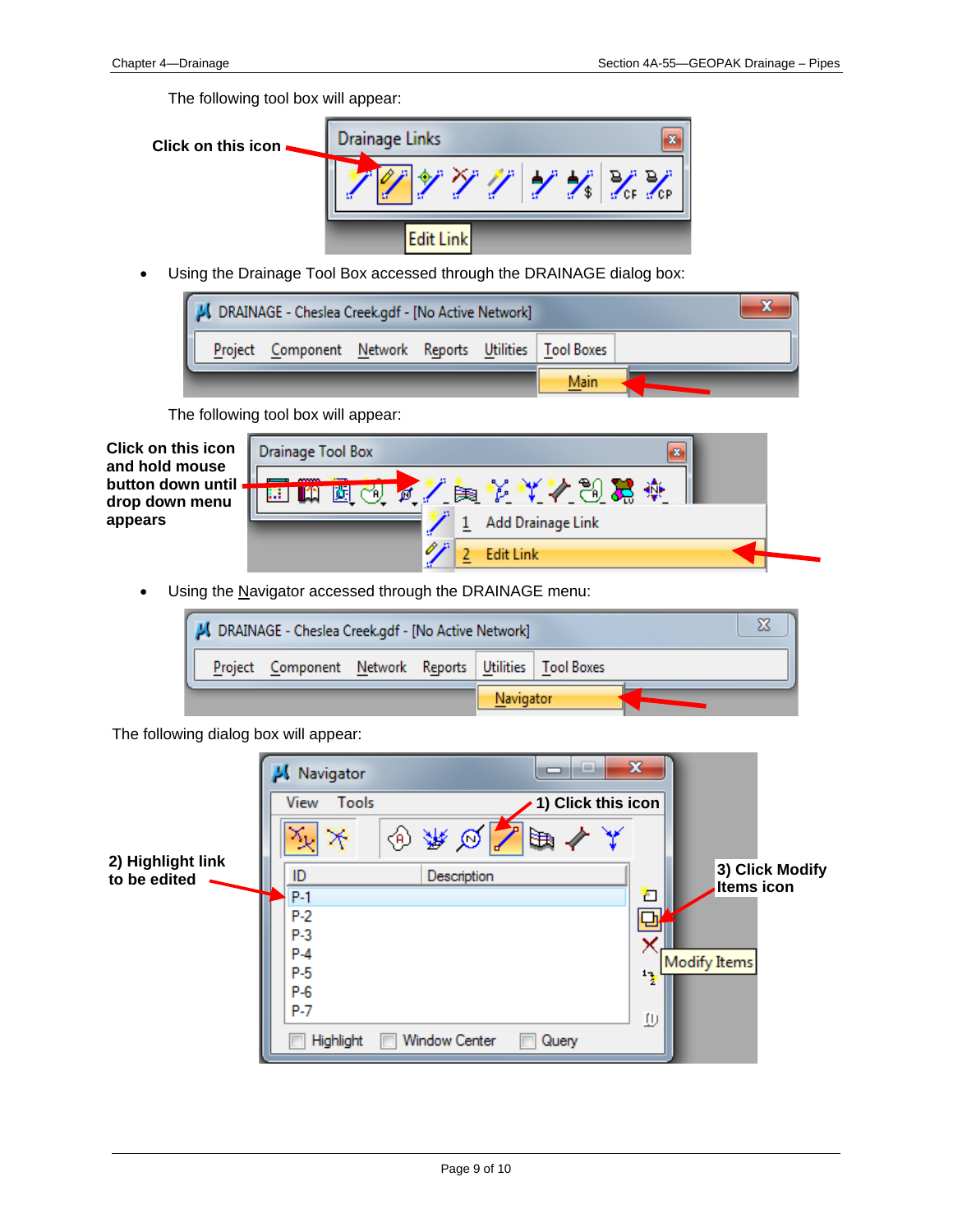Regardless of the method designers use edit a node, the Link Configuration Definition dialog box will appear:

| <b>Link Configuration Definition</b> | x<br>--                                                     |
|--------------------------------------|-------------------------------------------------------------|
| Link ID: $\triangleleft$   P-1       | Window Center + * / * /<br>Apply<br>Highlight               |
| Details                              |                                                             |
| Options                              | Description:                                                |
| Definition                           | To Node: 2<br>From Node: 11<br>ੈਂਕ<br>▼.<br>৳অ              |
| Conditions<br>Constraints            | Length: 242.0000<br>Use MS Element (1)<br>Configuration     |
| Computation                          | Shape: Circular - Material: Concrete -                      |
| Type                                 | Select<br>Design Size Size: 15" 2000D                       |
| ◎ Pipe                               | Design Barrels Number of Barrels: [1       Roughness: 0.013 |
| Ditch                                | Override Library Payitem:<br>⊟                              |

Changes are made in this dialog box.

**Note:** In order to have changes take place, the *Apply* button must be clicked.